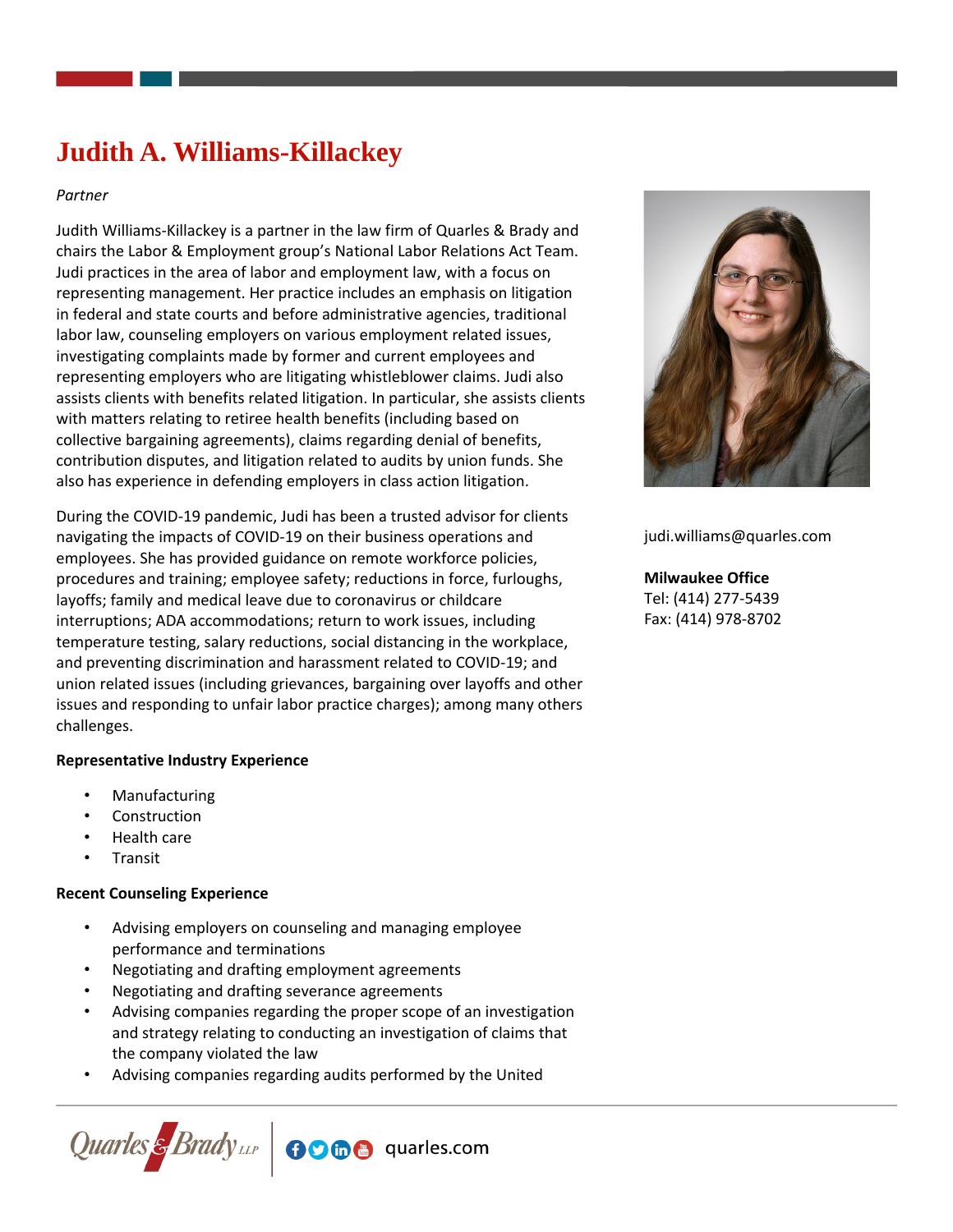States Department of Labor

- Conducting sexual harassment investigations
- Drafting releases and disclosure lists for large reductions in force, including reductions in force resulting from multibillion-dollar joint venture
- Drafting, revising, and providing advice on employment handbook policies, including anti-discrimination, absence and attendance, discipline, FMLA, sick leave, vacation, and privacy policies
- Advising clients regarding employment issues during acquisitions

## **Representative Labor Experience**

- Successfully obtaining decertification of union
- Advising union employers on double-breasting issues
- Successfully defeating union campaign at manufacturing client
- Obtaining dismissal of charge alleging manufacturer engaged in unfair labor practice by unilaterally implementing policy changes
- Assisting client with voluntary withdrawal of recognition of union
- Negotiating collective bargaining agreements
- Simultaneously negotiating collective bargaining agreements for multiple bargaining units at one employer
- Filing unfair labor practice charges against unions for prohibited activities

## **Representative Litigation Engagements**

- Obtaining summary judgment on claim that company breached employment agreement by refusing to pay certain compensation. Decision was upheld on appeal to Wisconsin Court of Appeals.
- Obtaining summary judgment regarding claims of race discrimination and retaliation brought by the EEOC
- Obtaining a favorable settlement for a construction company regarding class claims of failure to pay required wages to employees
- Obtaining summary judgment regarding claims of age discrimination by a former employee
- Obtaining dismissal of claims of disability discrimination and retaliation after multi-day hearing on the merits before the Wisconsin Equal Rights Division
- Obtaining dismissal of claims, based on existence of release agreement, that a manufacturing company terminated employee in violation of the FMLA, ADA, and Title VII
- Litigating claims involving termination or reduction of retiree health benefits
- Defending a manufacturing concern in a putative class action regarding Title VII claims
- Defending a government entity in a putative class action regarding